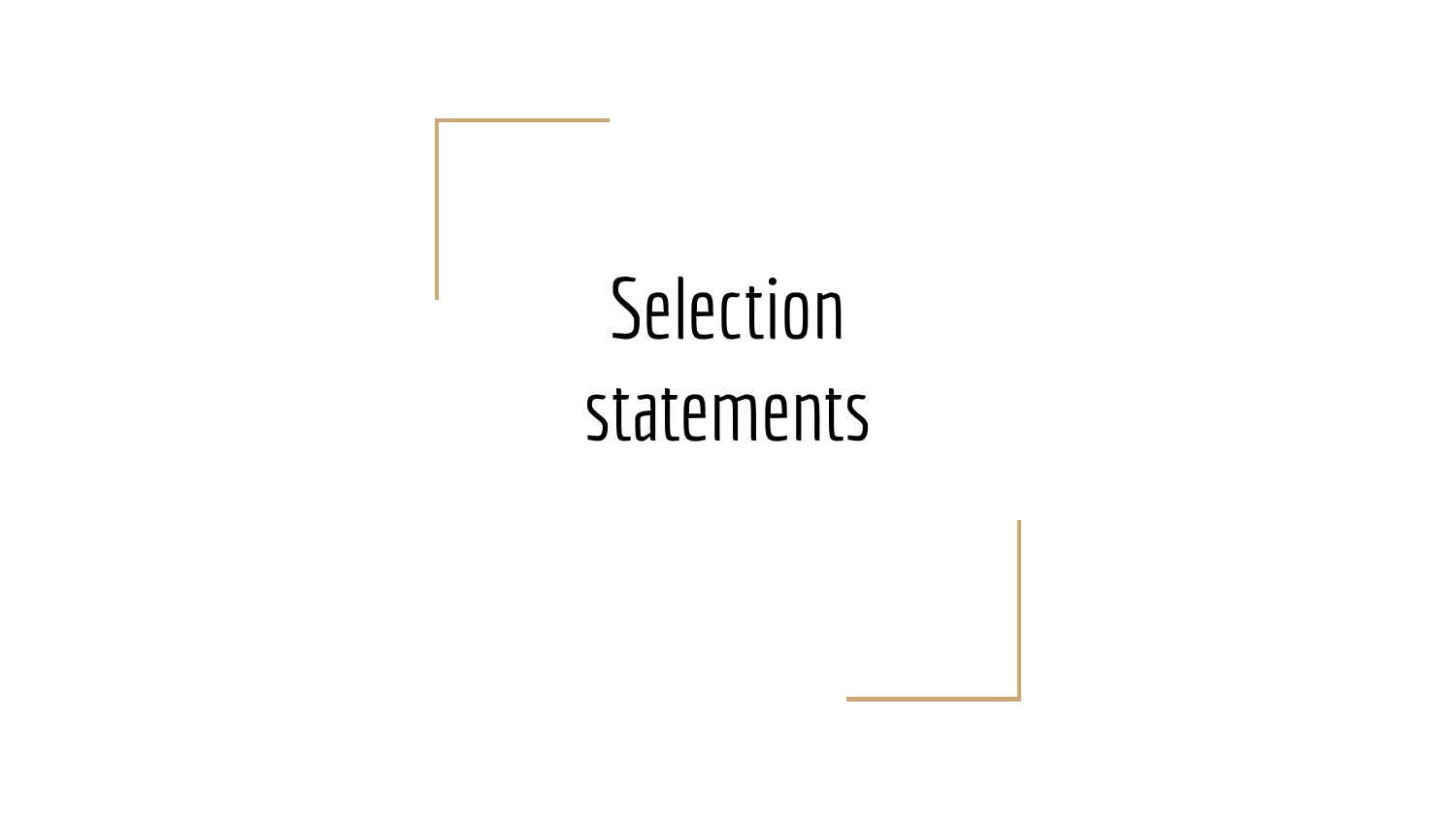- The statements to be executed must be indented
- Use spaces or tabs, but spaces are recommended (4 spaces)
- Do NOT mix spaces and tabs
- Indentation must be consistent for all statements
- When in doubt, check Python Style Guide (PEP 8)

```
if expression:
    execute statement 1
...
    execute statement N
```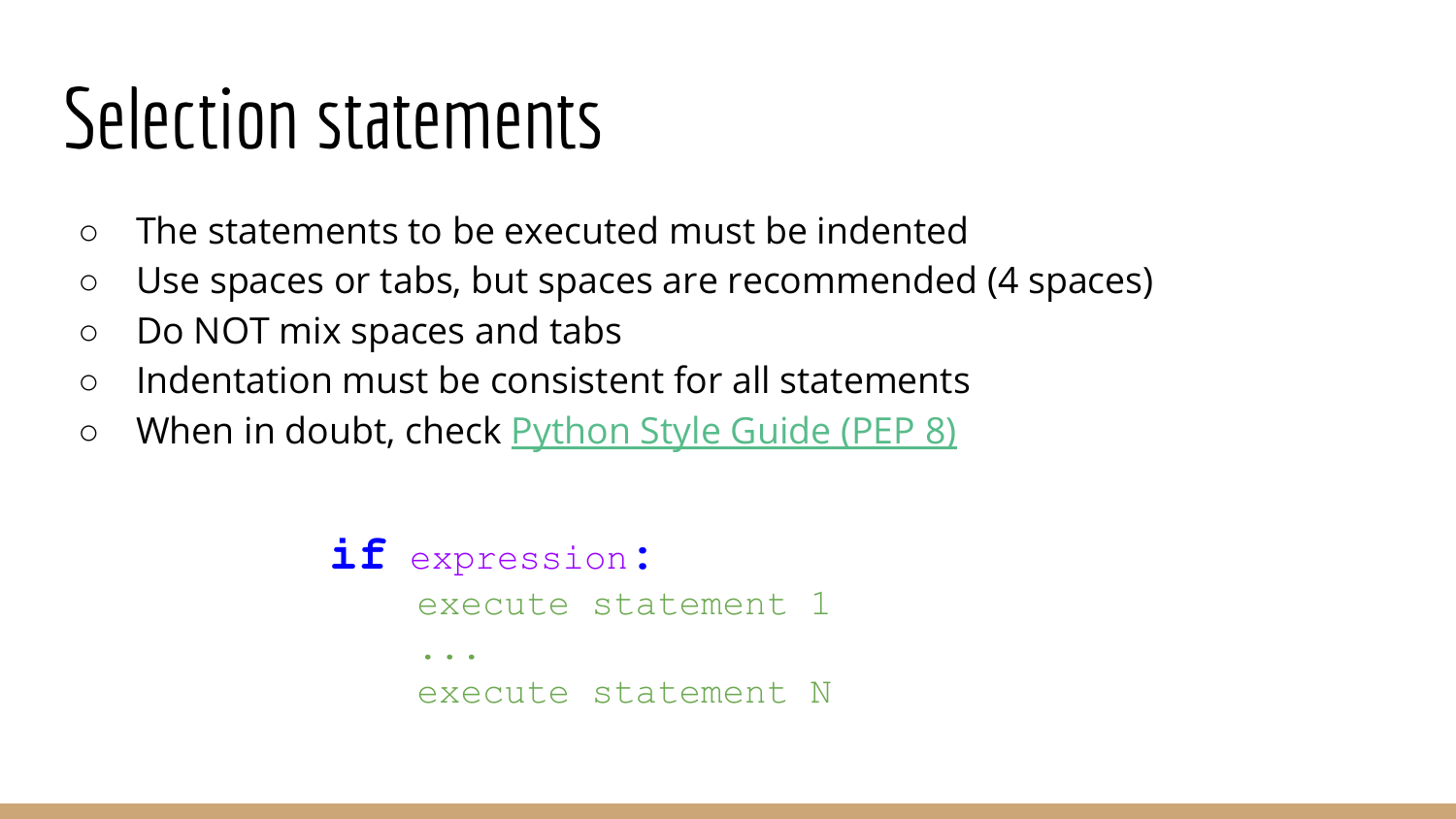**if expression:**

**//execute statements A** *indent*

**//execute statements B**

if **expression** evaluates to true, then:

> execute statements **A**, execute statements **B**.

But if expression evaluates to false, then:

execute statements **B** only.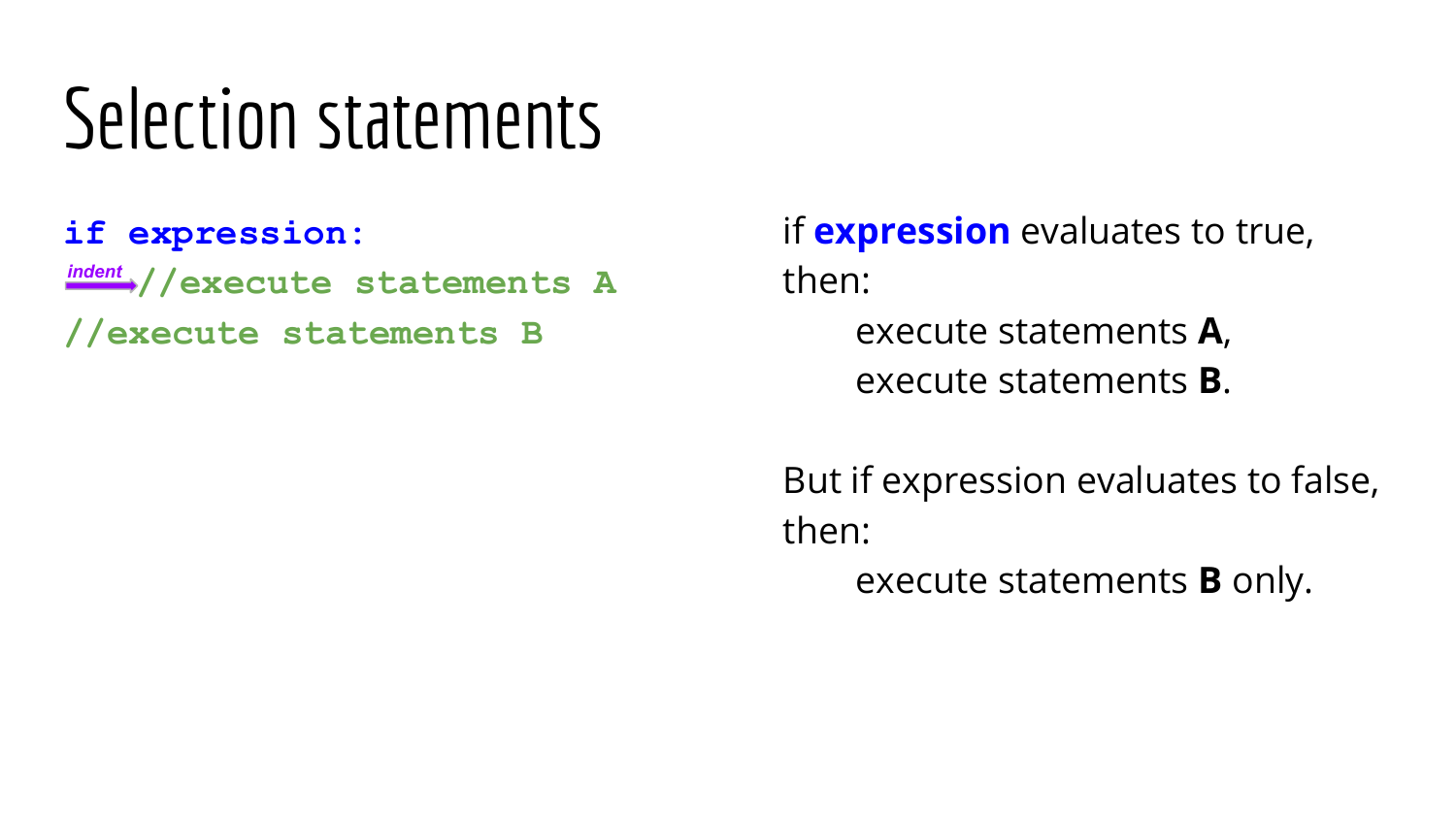The expression we test in an **if** statement must be a **Boolean** expression: (named after mathematician George Boole)

It MUST evaluate to a Boolean value: **True** or **False**

That expression:

- Can be a Boolean value: true or false (*no quotation marks*)
- Can be a variable holding a Boolean value of true or false
- Can be an expression that evaluates to a Boolean value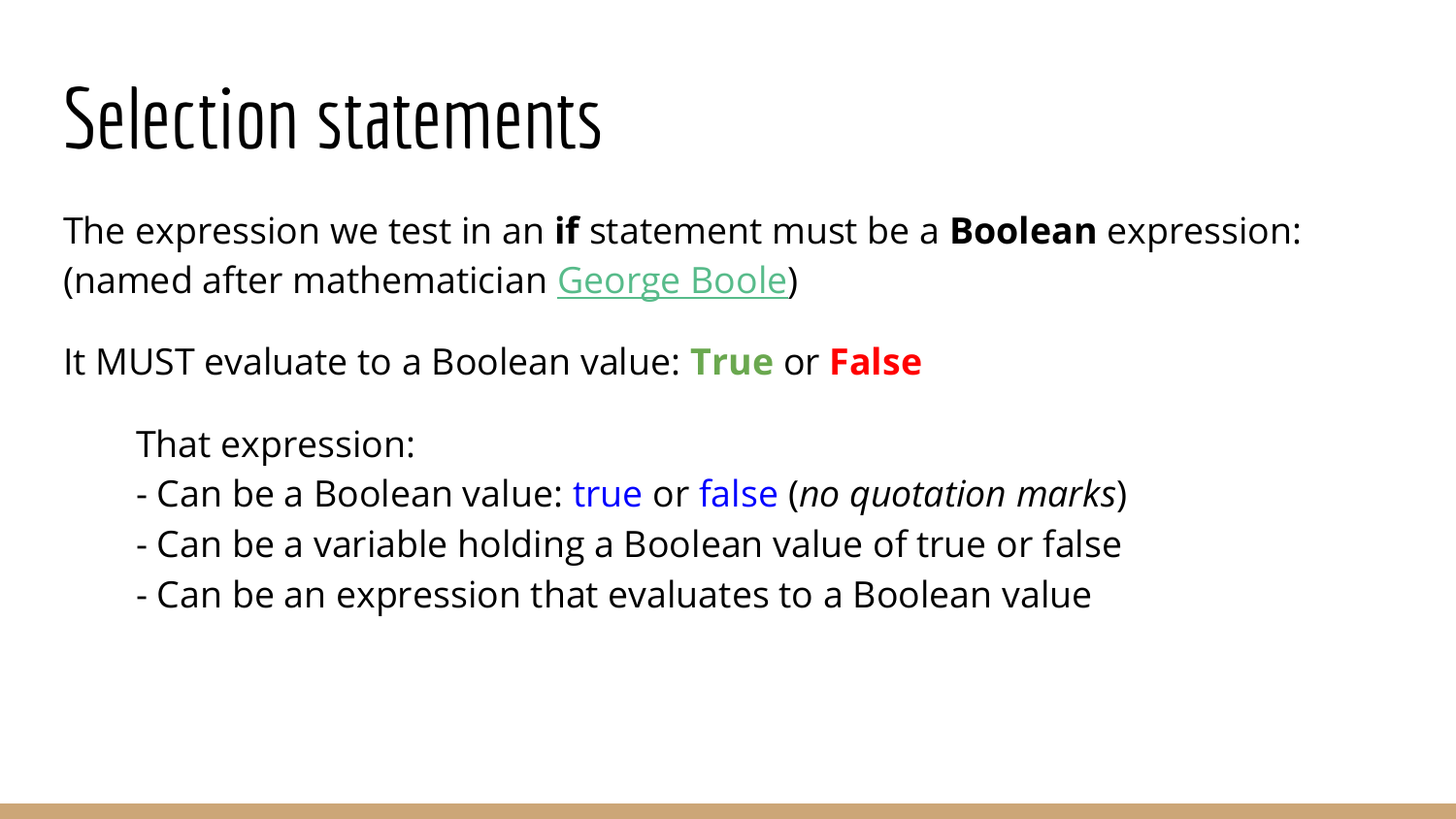**if x > 0: print("greater!") print("moving on")**

Our code:

 $x = 1$ 

Python displays:

**greater moving on**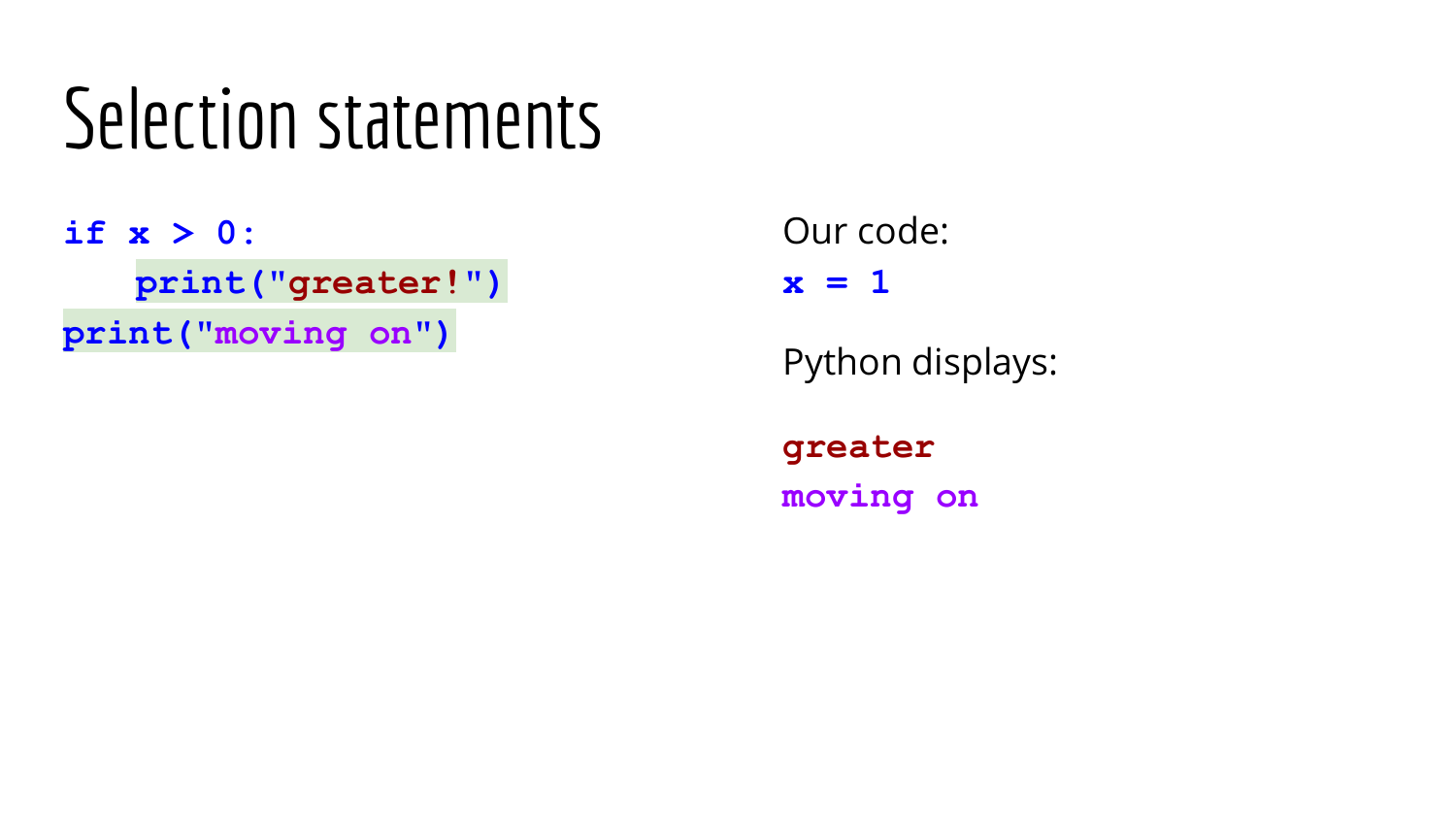**if x > 0: print("greater!") print("moving on")**

Our code:

 $x = -1$ 

Python displays:

**moving on**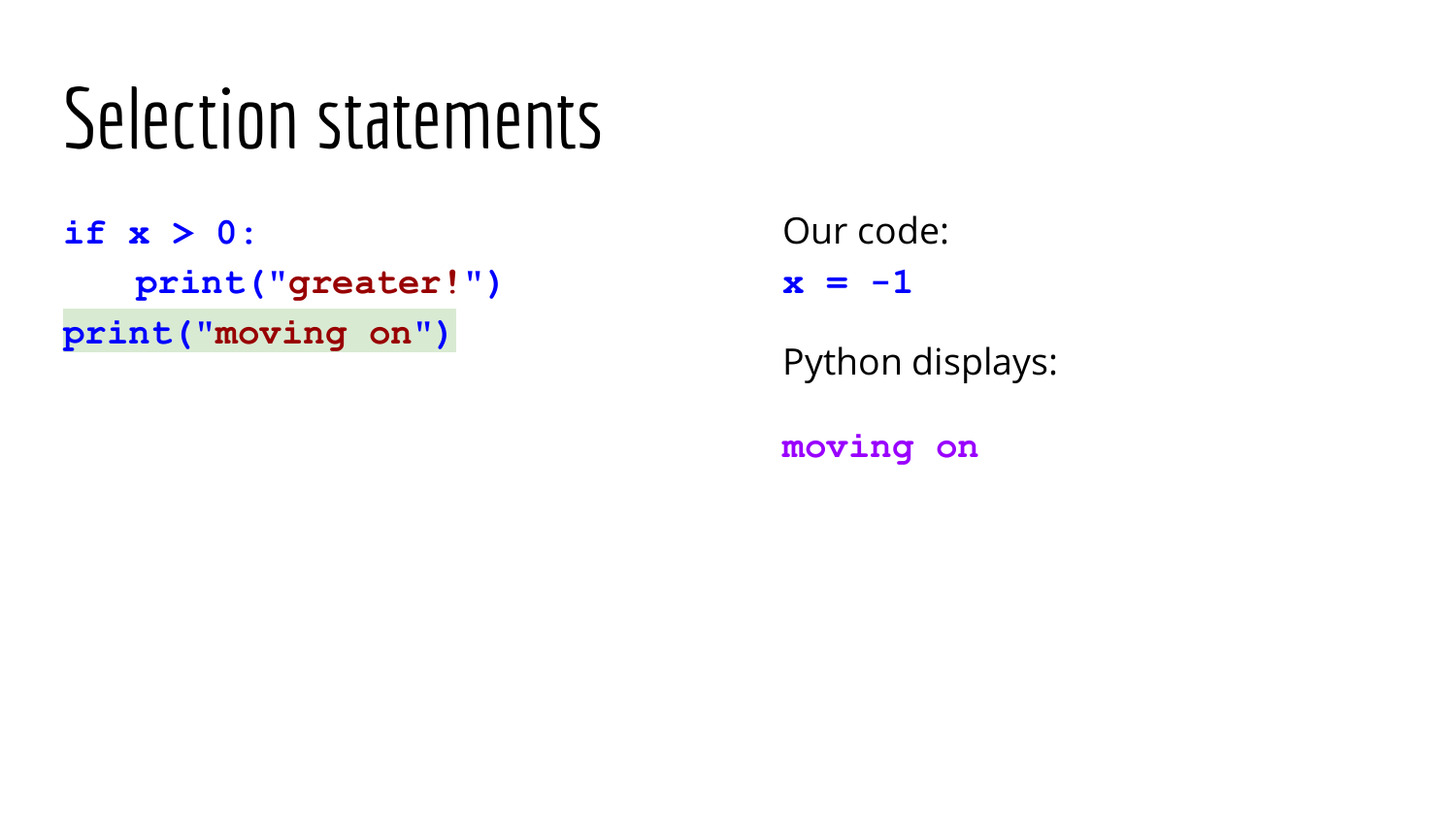**if expression1:**

**//execute statements A**

**elif expression2:**

**//execute statements B**

**//execute statements C**

if **expression1** evaluates to true: execute statements **A**, execute statements **C**. If **expression1** evaluates to false: evaluate **expression2**. If **expression2** evaluates to true: execute statements **B**, execute statements **C**. But if **expression2** evaluates to false: execute statements **C** only.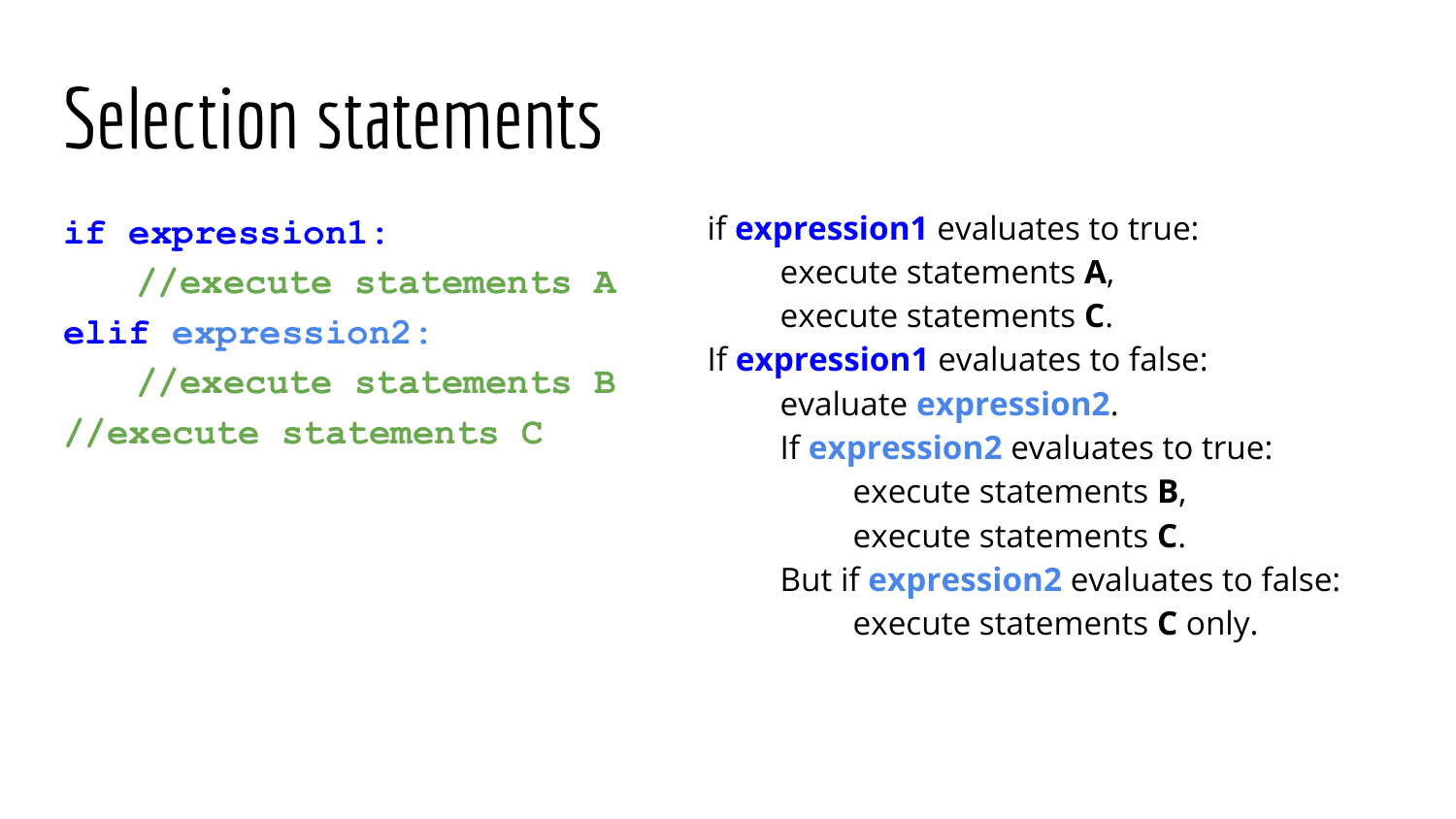**if x > 0: print("greater!") elif x < 100: print("smaller!") print("moving on")**

Our code:

 $x = 1$ 

Python displays:

**greater! moving on**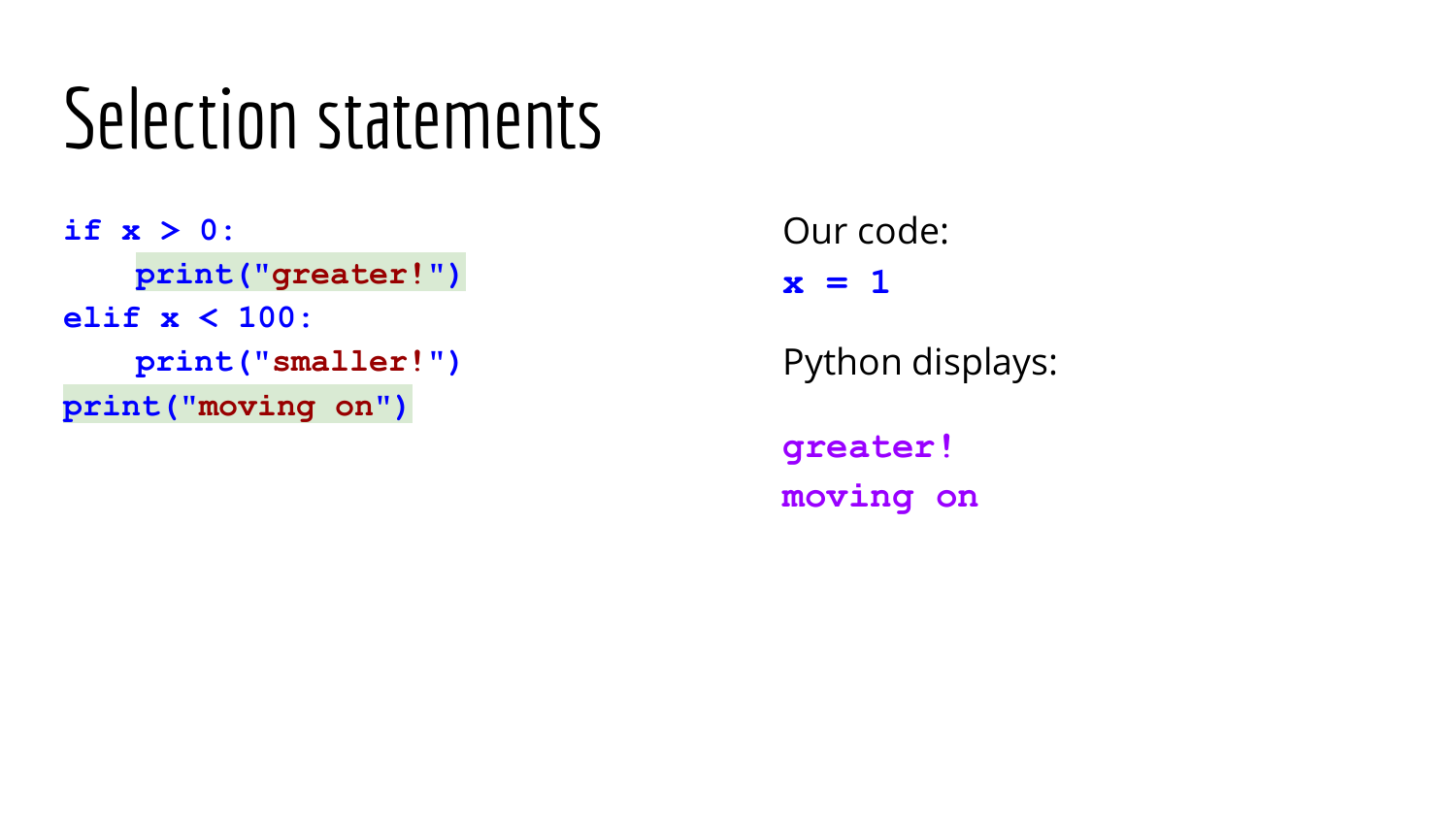**if x > 0: print("greater!") elif x < 100: print("smaller!") print("moving on")**

Our code:

 $x = -101$ 

Python displays:

**smaller! moving on**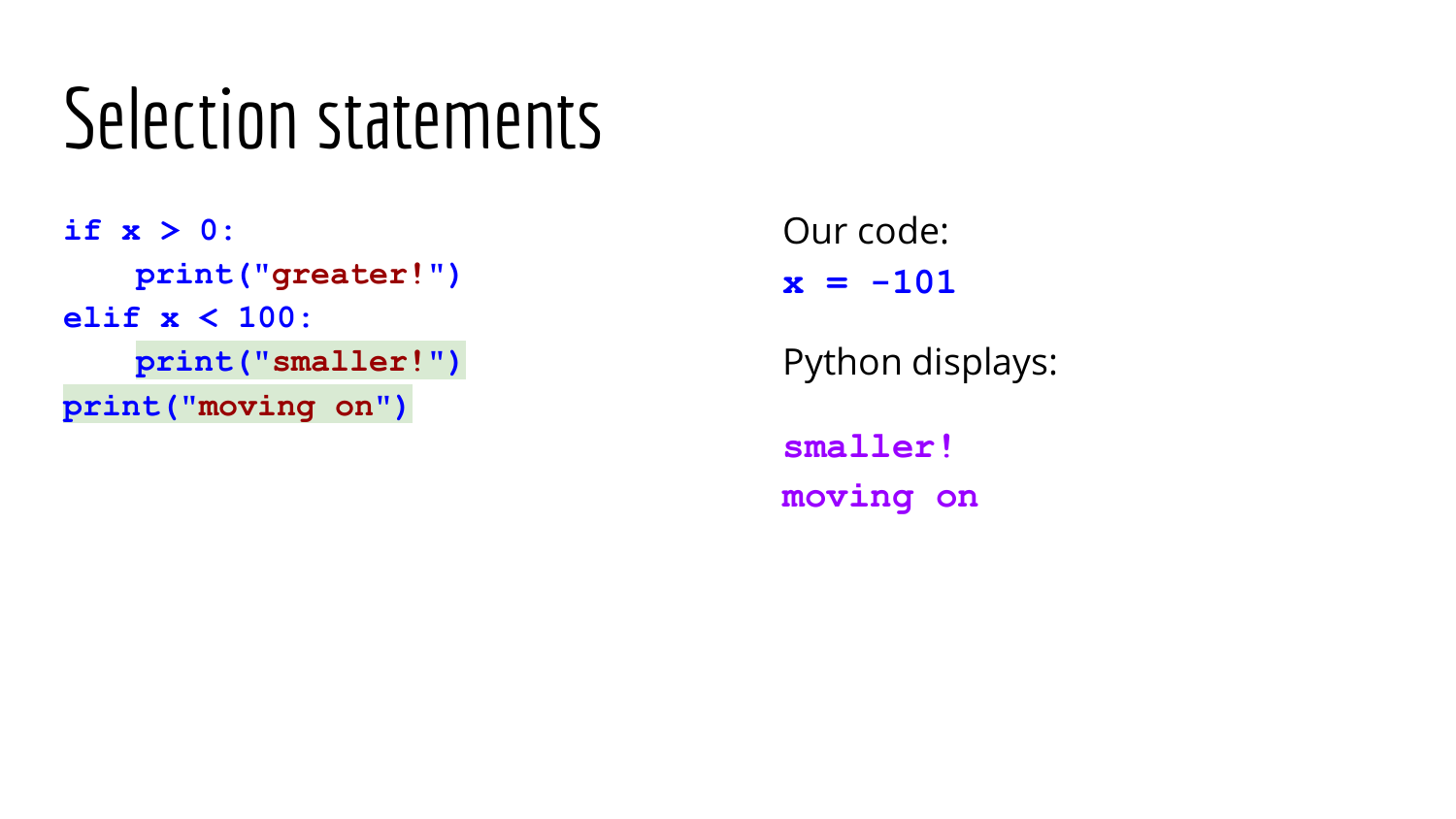**if x > 0: print("greater!") elif x < 100: print("smaller!") print("moving on")**

Our code:

 $x = -5$ 

Python displays:

**moving on**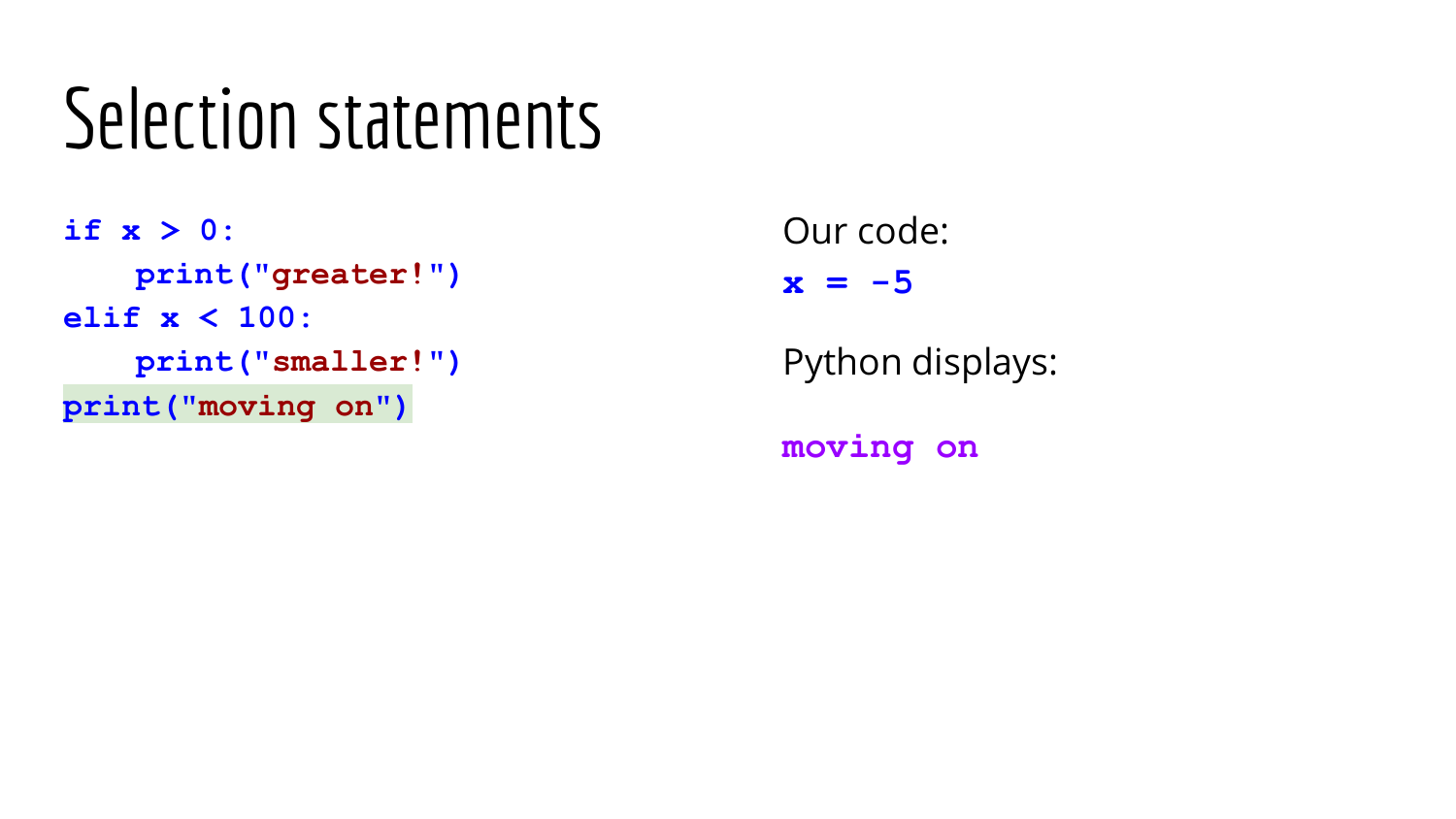**if expression1:**

**//execute statements A**

**elif expression2:**

**//execute statements B**

**else:**

**//execute statements C**

**//execute statements D**

if **expression1** evaluates to true: execute statements **A**, execute statements **D**. If **expression1** evaluates to false: evaluate **expression2**. If **expression2** evaluates to true: execute statements **B**, execute statements **D**. If **expression2** evaluates to false: execute statements **C**. execute statements **D**.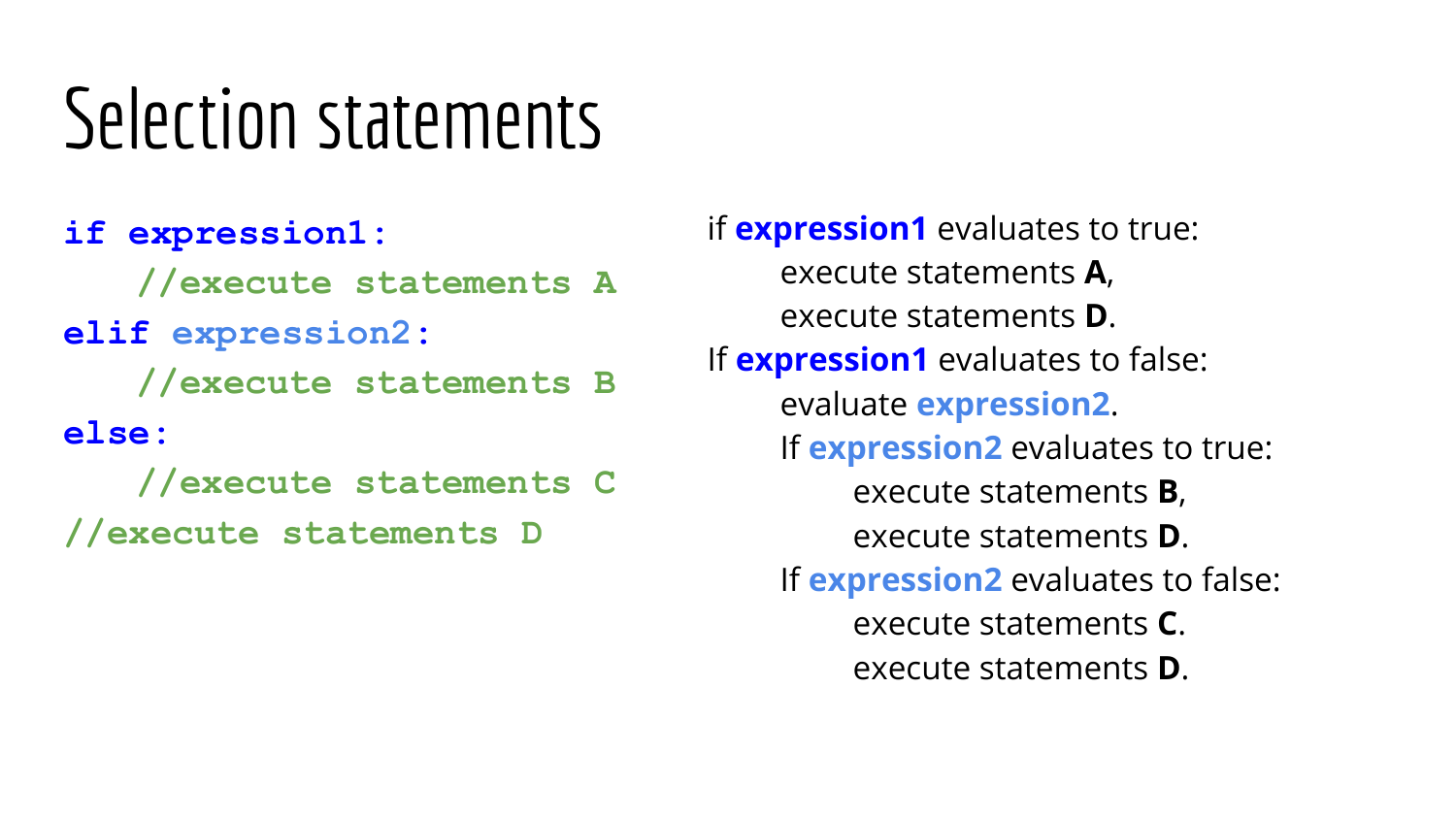**if x > 0: print("greater!") elif x < 100: print("smaller!") else: print("whatever's left!") print("moving on")**

Our code:

**x = 1**

Python displays:

**greater! moving on**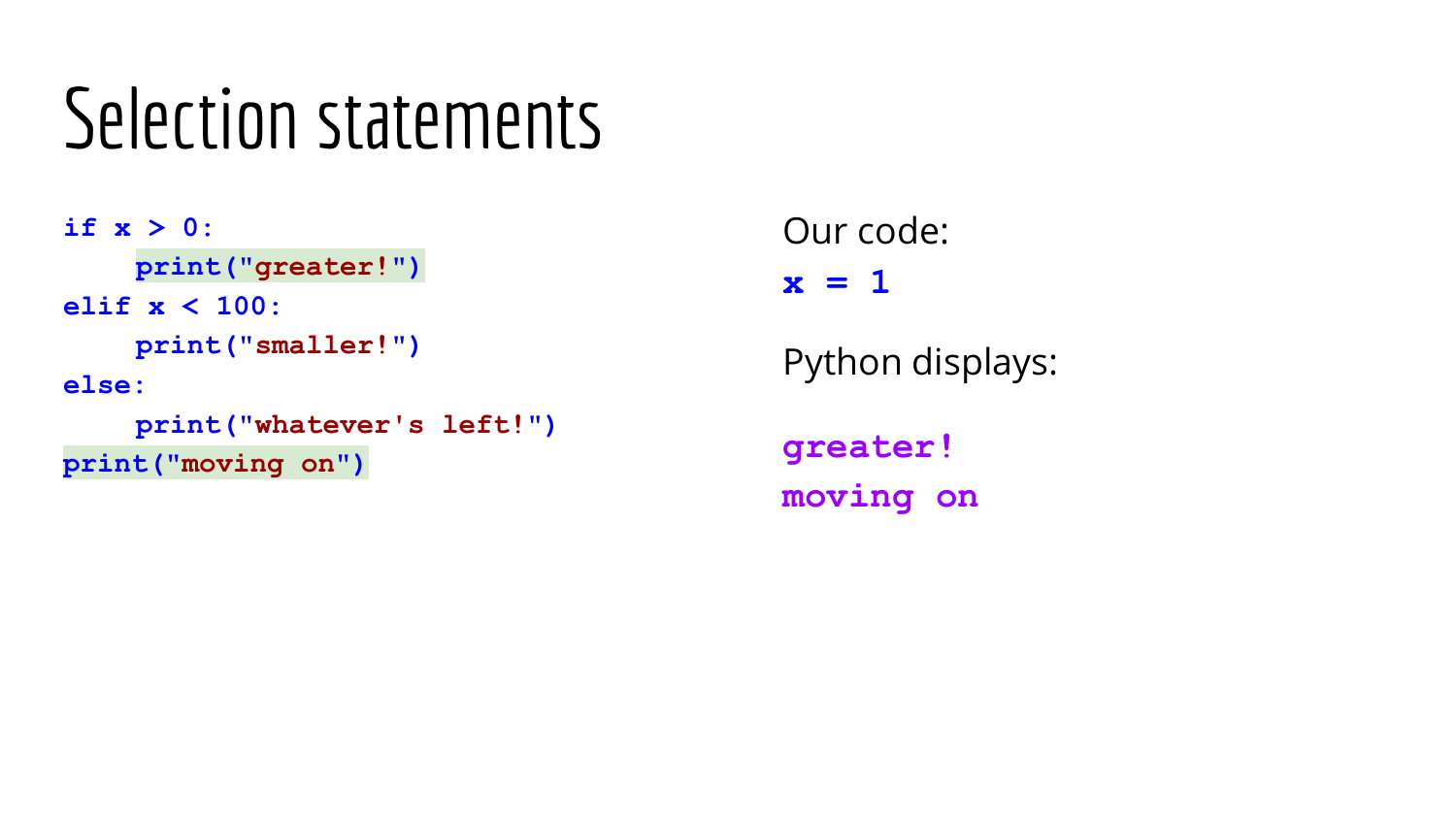**if x > 0: print("greater!") elif x < 100: print("smaller!") else: print("whatever's left!") print("moving on")**

Our code:

**x = -101**

Python displays:

**smaller! moving on**